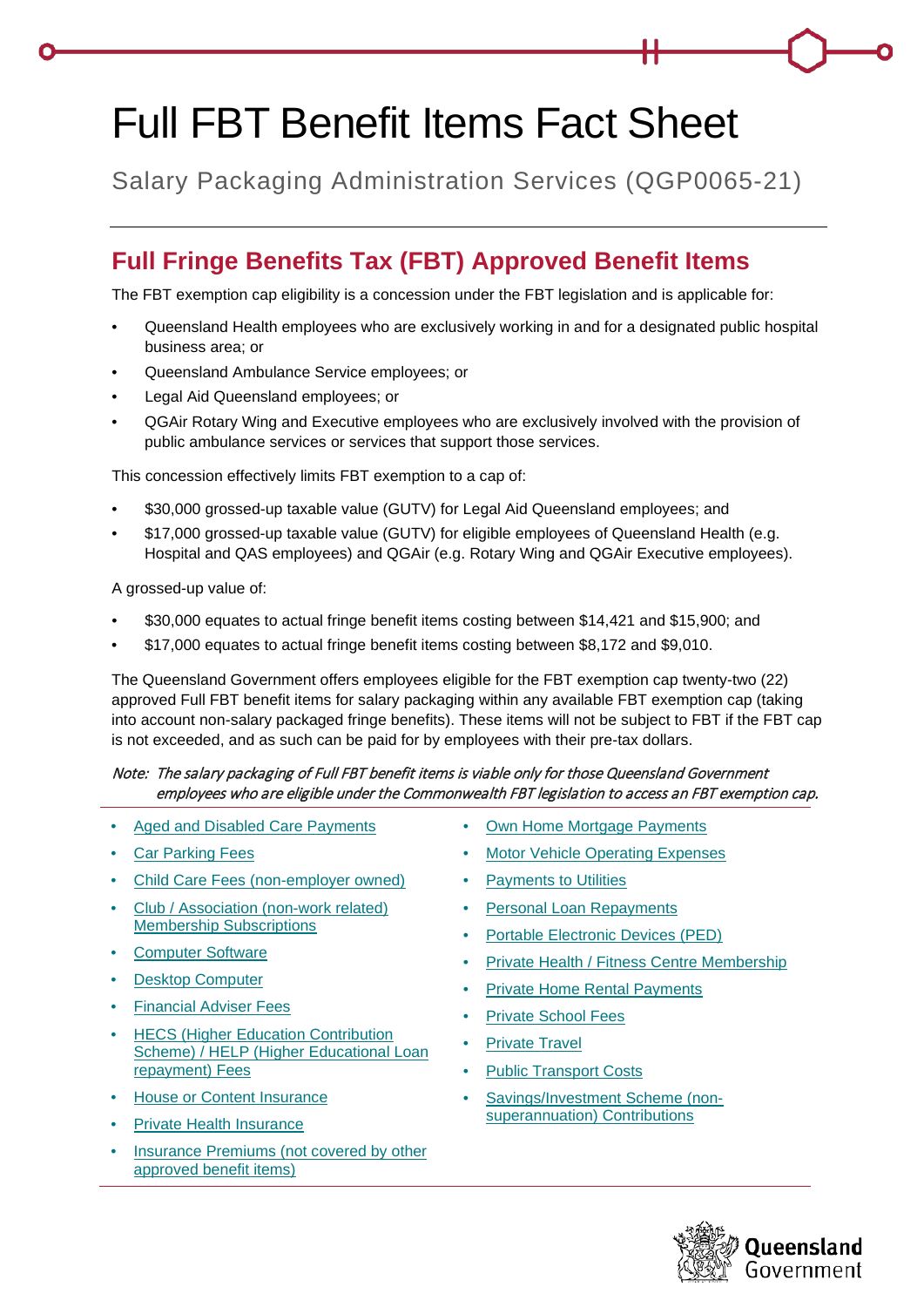### **How to commence salary packaging approved full FBT benefit items**

If an employee does not have a salary packaging agreement in place, they will need to establish a salary packing agreement with one of the two (2) salary packaging administrators [\(RemServ](http://www.remservsalarypackage.com.au/) or [Smartsalary\)](https://qld.smartsalary.com.au/).

If an employee has a salary packaging agreement in place and wishes to include further approved benefit items, they will need to complete and submit a salary packaging amendment form to their Salary Packaging Administrator. Employees may change administrators only during the designated transition periods.

The Queensland Government **strongly recommends** that independent financial advice is obtained prior to entering into or amending your salary packaging agreement.

Information on salary packaging set up, amendments and claiming processes is available from the Salary Packaging Administrators:

| Remuneration Services (Qld) Pty Ltd (RemServ) | <b>Smartsalary Pty Ltd</b>      |
|-----------------------------------------------|---------------------------------|
| 1300 30 40 10                                 | 1300 218 598                    |
| http://www.remservsalarypackage.com.au/       | https://qld.smartsalary.com.au/ |

#### **Non-salary packaging fringe benefits**

Non-salary packaging fringe benefits are any fringe benefits provided by the employer or an associate of the employer which results from other means than via salary packaging arrangements administered by the salary packaging administrators. These may include: home garaging of a pool car, private use of a work car, housing assistance, remote area holiday travel, living away from home allowances, private e-tolls and salary overpayment loan fringe benefits.

Non-salary packaging fringe benefits take first priority when applying the FBT exemption cap so where an employee is receiving a non-salary packaging fringe benefit from their employer, they must complete and submit to their Salary Packaging Administrator a Non-Salary Packaging Declaration providing the estimated grossed up taxable value of all non-salary packaging fringe benefit items.

Failure to provide this declaration may lead to the employee incurring an **FBT liability**.

#### **How to claim full FBT benefit items**

Employees can claim online or download the relevant claim form from their Salary Packaging Administrator's website [\(RemServ](http://www.remservsalarypackage.com.au/) or [Smartsalary\)](https://qld.smartsalary.com.au/) and submit online or by emailing.

#### **Further information**

Further information on salary packaging arrangements (*new*) is also available via the [Queensland](http://qcd.govnet.qld.gov.au/Pages/Details.aspx?RecID=2189)  [Contracts Directory \(QCD\)](http://qcd.govnet.qld.gov.au/Pages/Details.aspx?RecID=2189) or by visiting your department's intranet site.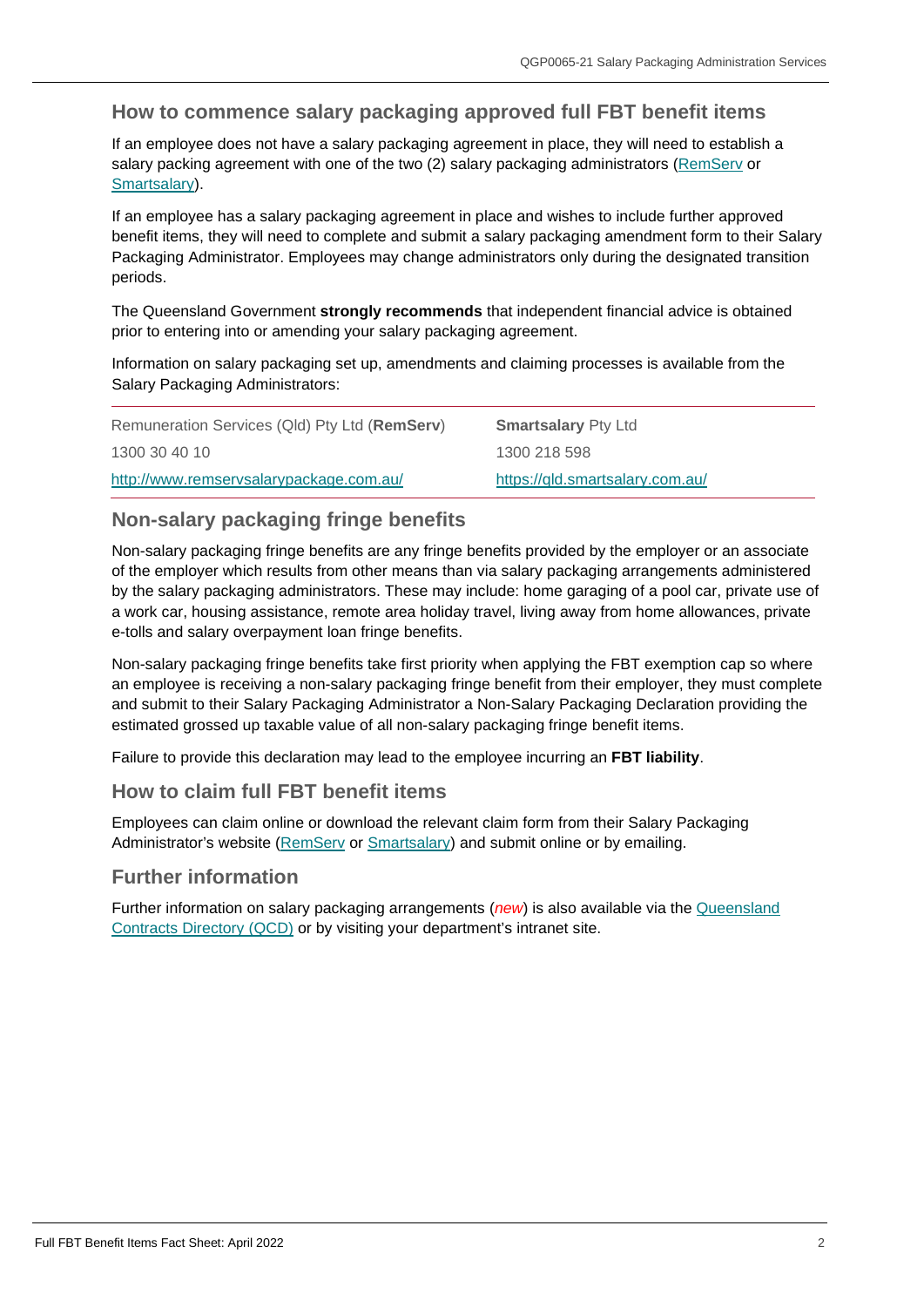## Approved Full FBT Benefit Items

<span id="page-2-3"></span><span id="page-2-2"></span><span id="page-2-1"></span><span id="page-2-0"></span>

| <b>Approved</b><br><b>Benefit Item</b>                     | <b>About the Benefit Item</b>                                                                                                                                                                                                                                                                                                                                                                                    | <b>Claiming Options</b>                                                                                                    | <b>Substantiation Required for Claim</b>                                                                                                                |
|------------------------------------------------------------|------------------------------------------------------------------------------------------------------------------------------------------------------------------------------------------------------------------------------------------------------------------------------------------------------------------------------------------------------------------------------------------------------------------|----------------------------------------------------------------------------------------------------------------------------|---------------------------------------------------------------------------------------------------------------------------------------------------------|
| <b>Aged and</b><br><b>Disabled Care</b><br><b>Payments</b> | Employees can salary package aged and disabled care payments<br>for their parents, partners or dependants that need nursing care<br>because of old age or physical or mental disability.                                                                                                                                                                                                                         | Direct payment by the Salary<br>Packaging Administrator to the<br>aged and disabled care provider<br>(one off or regular). | Employee provides copy of valid tax invoice to<br>the Salary Packaging Administrator.                                                                   |
|                                                            |                                                                                                                                                                                                                                                                                                                                                                                                                  | Reimbursement to the employee<br>(one off or regular).                                                                     | Employee provides a valid tax invoice and proof<br>of payment (e.g. receipt, bank / credit card<br>statement) to the Salary Packaging<br>Administrator. |
| <b>Car Parking</b><br><b>Fees</b>                          | Employees can salary package their car parking fees.                                                                                                                                                                                                                                                                                                                                                             | Reimbursement to the employee<br>(one off).                                                                                | Employee provides a valid tax invoice and proof<br>of payment (e.g. receipt, bank / credit card<br>statement) to the Salary Packaging<br>Administrator. |
| <b>Child Care Fees</b><br>(non-employer<br>owned)          | Employees can salary package fees in relation to childcare<br>supplied by an "approved child care" provider.<br>The child care provider must be been approved by the Australian<br>Government for Child Care Benefit (CCB), and is not located on<br>the employer's premises.<br>Note: Child care fees must be for a dependent child and the tax<br>invoice must be in the name of the employee or their spouse. | Direct payment by the Salary<br>Packaging Administrator to the<br>child care provider (one off or<br>regular).             | Employee provides copy of valid tax invoice to<br>the Salary Packaging Administrator.                                                                   |
|                                                            |                                                                                                                                                                                                                                                                                                                                                                                                                  | Reimbursement to the employee<br>(one off or regular).                                                                     | Employee provides a valid tax invoice and proof<br>of payment (e.g. receipt, bank / credit card<br>statement) to the Salary Packaging<br>Administrator. |
| Club /<br><b>Association</b><br>(non-work                  | Employees can salary package their memberships to clubs and<br>associations that are not related to their work.                                                                                                                                                                                                                                                                                                  | Direct payment by the Salary<br>Packaging Administrator to the<br>Club/Association (one off).                              | Employee provides copy of valid tax invoice to<br>the Salary Packaging Administrator.                                                                   |
| related)<br><b>Membership</b><br><b>Subscriptions</b>      |                                                                                                                                                                                                                                                                                                                                                                                                                  | Reimbursement to the employee<br>(one off).                                                                                | Employee provides a valid tax invoice and proof<br>of payment (e.g. receipt, bank / credit card<br>statement) to the Salary Packaging<br>Administrator. |

 $\mathsf{H}$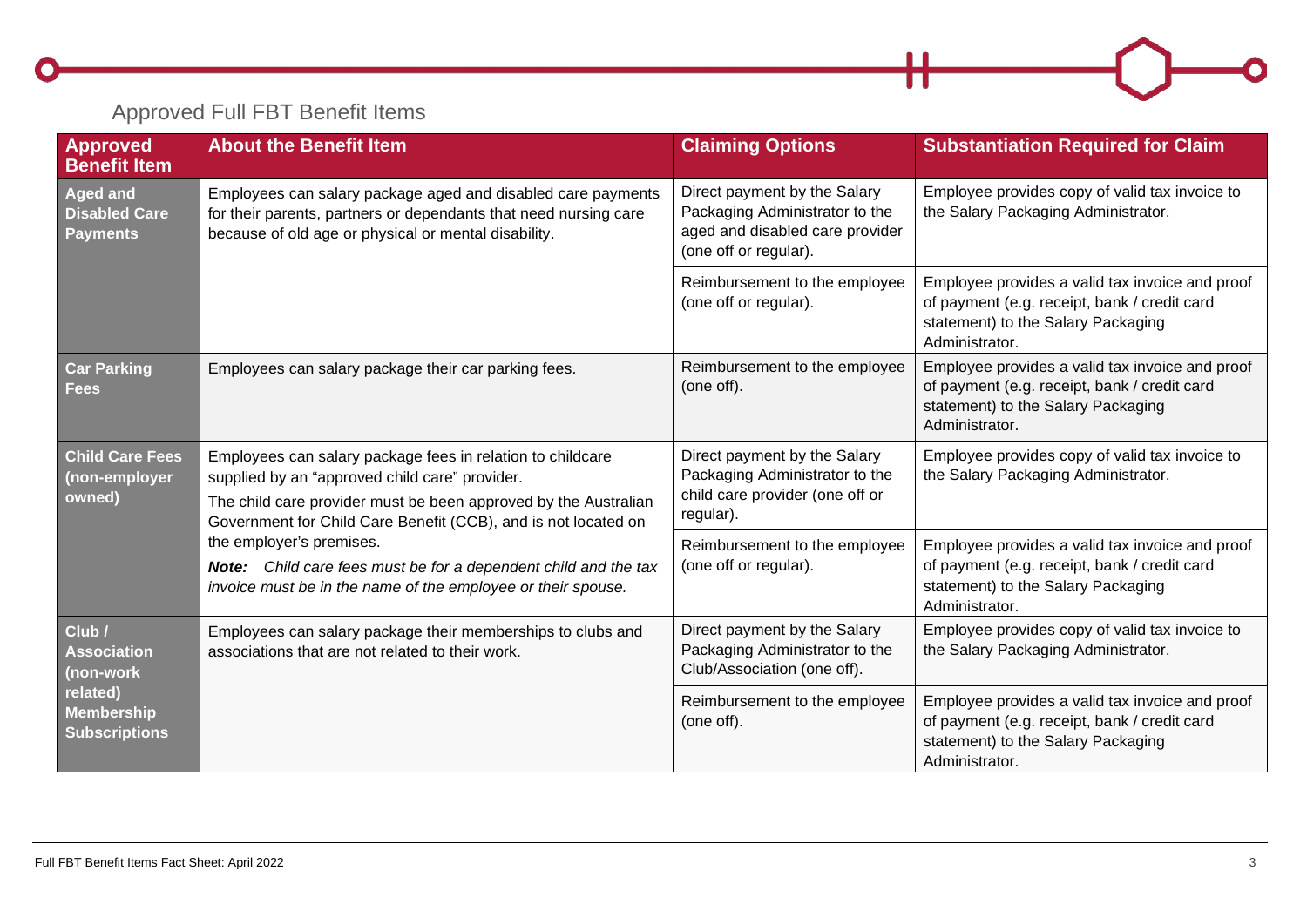<span id="page-3-2"></span><span id="page-3-1"></span><span id="page-3-0"></span>

| Approved<br><b>Benefit Item</b>                                                                                                                                                                                                                                                                                                                                                                                                                                                                                                                                        | <b>About the Benefit Item</b>                                                                                                                                                                                                                                                                                                                                                                                                                                                                                                          | <b>Claiming Options</b>                                                                                                                                 | <b>Substantiation Required for Claim</b>                                                                                                                |
|------------------------------------------------------------------------------------------------------------------------------------------------------------------------------------------------------------------------------------------------------------------------------------------------------------------------------------------------------------------------------------------------------------------------------------------------------------------------------------------------------------------------------------------------------------------------|----------------------------------------------------------------------------------------------------------------------------------------------------------------------------------------------------------------------------------------------------------------------------------------------------------------------------------------------------------------------------------------------------------------------------------------------------------------------------------------------------------------------------------------|---------------------------------------------------------------------------------------------------------------------------------------------------------|---------------------------------------------------------------------------------------------------------------------------------------------------------|
| <b>Computer</b><br>Employees can salary package non work related computer<br><b>Software</b><br>software. The tax invoice for the work related computer software<br>must be in the name of the employee.<br>The salary packaging of software containing obscene, indecent,<br>offensive or sexually explicit material is not allowed and will not be<br>processed by the salary packaging administrator.<br>Note: Work related software can be considered an FBT exempt<br>benefit item, where it is salary packaged with an FBT exempt<br>portable electronic device. |                                                                                                                                                                                                                                                                                                                                                                                                                                                                                                                                        | Direct payment by the Salary<br>Packaging Administrator to the<br>computer software provider (one<br>off).                                              | Employee provides copy of valid tax invoice to<br>the Salary Packaging Administrator.                                                                   |
|                                                                                                                                                                                                                                                                                                                                                                                                                                                                                                                                                                        | Reimbursement to the employee<br>(one off).                                                                                                                                                                                                                                                                                                                                                                                                                                                                                            | Employee provides a valid tax invoice and proof<br>of payment (e.g. receipt, bank / credit card<br>statement) to the Salary Packaging<br>Administrator. |                                                                                                                                                         |
| <b>Desktop</b><br><b>Computer</b>                                                                                                                                                                                                                                                                                                                                                                                                                                                                                                                                      | Employees can salary package the outright purchase cost of a<br>new home desktop computer including the processor, monitor,<br>keyboard and mouse and the following peripherals: external hard<br>drive, printer, router and web cam.<br>To be eligible the invoice must be in the employee's name.<br>Note: Second hand computers cannot be packaged under this<br>benefit item as valuation is difficult to establish.                                                                                                               | Direct payment by the Salary<br>Packaging Administrator to the<br>desktop computer provider (one<br>off or regular).                                    | Employee provides copy of valid tax invoice to<br>the Salary Packaging Administrator.                                                                   |
|                                                                                                                                                                                                                                                                                                                                                                                                                                                                                                                                                                        |                                                                                                                                                                                                                                                                                                                                                                                                                                                                                                                                        | Reimbursement to the employee<br>(one off or regular).                                                                                                  | Employee provides a valid tax invoice and proof<br>of payment (e.g. receipt, bank / credit card<br>statement) to the Salary Packaging<br>Administrator. |
| Financial<br><b>Adviser Fees</b>                                                                                                                                                                                                                                                                                                                                                                                                                                                                                                                                       | Employees can salary package their financial adviser fees.<br>Some financial adviser fees are considered as an FBT exempt<br>benefit item, while others are considered to be full FBT benefit<br>item.                                                                                                                                                                                                                                                                                                                                 | Direct payment by the Salary<br>Packaging Administrator to the<br>financial adviser (one off or<br>regular).                                            | Employee provides copy of valid tax invoice to<br>the Salary Packaging Administrator.                                                                   |
|                                                                                                                                                                                                                                                                                                                                                                                                                                                                                                                                                                        | The fees for the initial financial advice on investments is generally<br>disallowed as a tax deduction and will be fully subject to FBT. The<br>fees for any subsequent advice that relate to drawing up an<br>investment plan or new investments will also be fully subject to<br>FBT. Any costs associated with investments or advice that does<br>not relate directly to the employee will be subject to FBT.<br>Note: Financial advice on the review of an employee's<br>investments can be salary packaged as an FBT exempt item. | Reimbursement to the employee<br>(one off or regular).                                                                                                  | Employee provides a valid tax invoice and proof<br>of payment (e.g. receipt, bank / credit card<br>statement) to the Salary Packaging<br>Administrator. |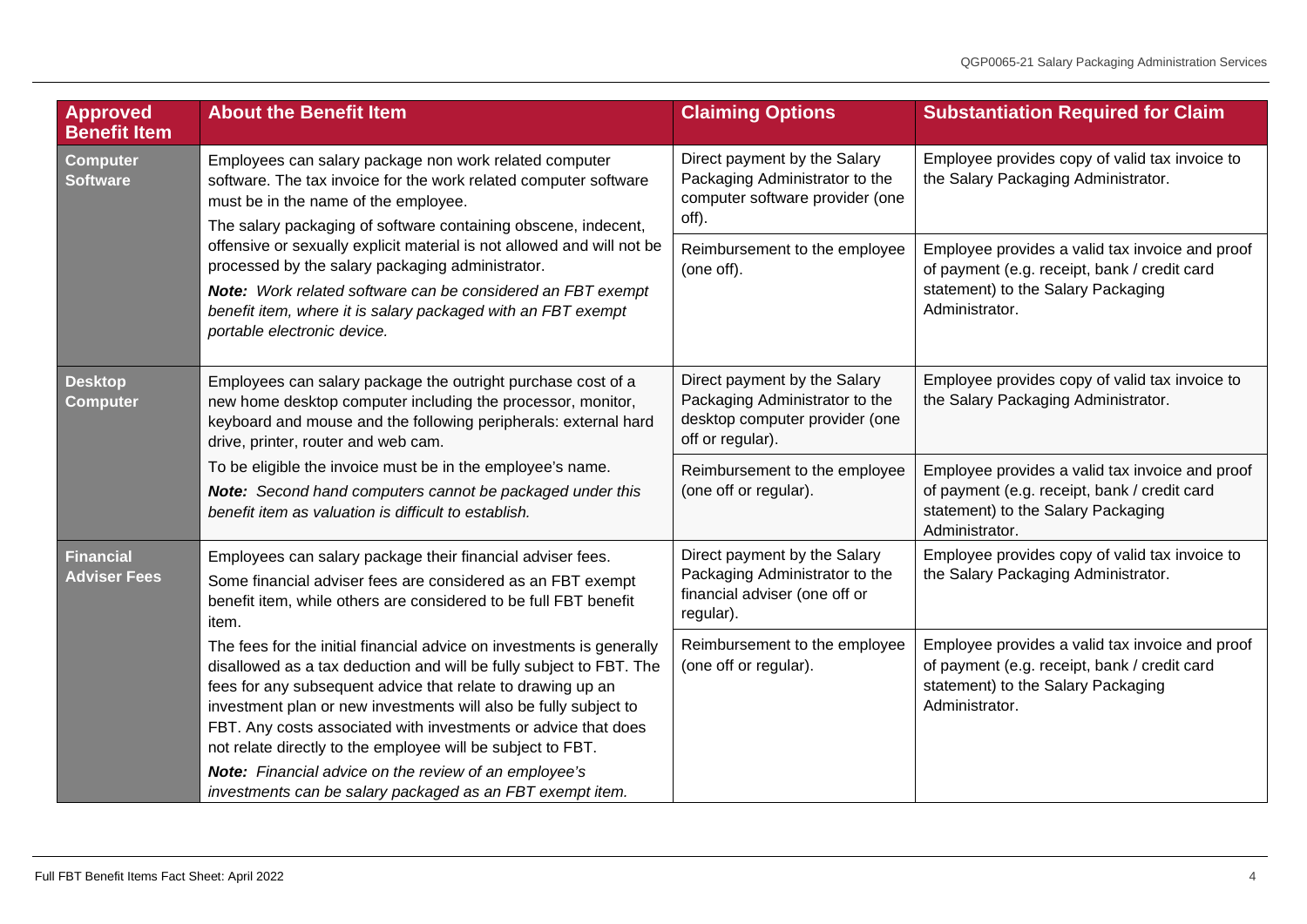<span id="page-4-1"></span><span id="page-4-0"></span>

| <b>Approved</b><br><b>Benefit Item</b>                                                                                                                                                                                    | <b>About the Benefit Item</b>                                                                                                                                                                                                                                                                                                                                                                                                                                                                                                                  | <b>Claiming Options</b>                                                                                                                                                              | <b>Substantiation Required for Claim</b>                                                                                                                                                                                                                                                                                                                                                             |
|---------------------------------------------------------------------------------------------------------------------------------------------------------------------------------------------------------------------------|------------------------------------------------------------------------------------------------------------------------------------------------------------------------------------------------------------------------------------------------------------------------------------------------------------------------------------------------------------------------------------------------------------------------------------------------------------------------------------------------------------------------------------------------|--------------------------------------------------------------------------------------------------------------------------------------------------------------------------------------|------------------------------------------------------------------------------------------------------------------------------------------------------------------------------------------------------------------------------------------------------------------------------------------------------------------------------------------------------------------------------------------------------|
| <b>HECS/HELP</b><br><b>Commonwealth</b><br><b>Supported</b><br><b>Course</b><br><b>Fees/Student</b><br><b>Contribution</b><br>fees and HELP<br>(Higher<br><b>Educational</b><br><b>Loan Program)</b><br><b>repayments</b> | Employees can Salary Package HECS/HELP Commonwealth<br>Supported Course Fees/Student Contribution fees and HELP loan<br>repayments incurred by them or on behalf of a family member.<br>"Family Member" comprises of:<br>the employee's spouse; or<br>• a child, ex-nuptial child, step-child, adopted child, ex-foster                                                                                                                                                                                                                        | Direct payment by the Salary<br>Packaging Administrator to the<br>ATO.<br>Note: You need to provide your<br>correct 18-character HELP EFT<br>code for direct payments to the<br>ATO. | Employee provides copy of valid tax invoice to<br>the Salary Packaging Administrator.<br>Note: HELP loan repayments can only be<br>packaged when the employee has an invoice<br>from the school / university or an ATO<br>remittance.                                                                                                                                                                |
|                                                                                                                                                                                                                           | child of the employee or employee's spouse; or<br>parent, grandparent, grandchild, sister or brother of the<br>employee.<br>"Employee Spouse" includes:<br>• a former spouse; and<br>• a de facto spouse, including a spouse of the same sex as the<br>employee.<br>Note: Only voluntary repayments for HELP fees are eligible to be<br>claimed i.e. upfront payments or repayment of a HELP debt to the<br>ATO from post-tax income. Mandatory HELP repayments that<br>form part of ATO PAYG withholding tables cannot be salary<br>packaged. | Reimbursement to the employee<br>(one off).                                                                                                                                          | Employee provides a valid tax invoice and proof<br>of payment (e.g. receipt, bank / credit card<br>statement) to the Salary Packaging<br>Administrator.<br><b>Note: HECS/HELP Commonwealth Supported</b><br>Course Fees / Student Contribution fees or<br>HELP loan repayment fees can only be<br>packaged when the employee has an invoice<br>from the school / university or an ATO<br>remittance. |
| <b>House or</b><br><b>Content</b><br><b>Insurance</b>                                                                                                                                                                     | Employees can salary package their premium costs associated<br>with house insurance and contents insurance for their primary<br>place of residence in Australia.<br>House/contents insurance for properties other than the<br>employee's principal place of residence is out of scope for this                                                                                                                                                                                                                                                 | Direct payment by the Salary<br>Packaging Administrator to the<br>insurance provider (one off or<br>regular).                                                                        | Employee provides copy of valid tax invoice to<br>the Salary Packaging Administrator.                                                                                                                                                                                                                                                                                                                |
|                                                                                                                                                                                                                           | benefit item.<br>Note: The insurance premium notice must be issued by a body<br>corporate in relation to which the Australian Prudential Regulatory<br>Authority (APRA) has granted an authority under section 12 of the<br>Insurance Act 1973 (Cwlth) to carry on insurance business in<br>Australia and is in force.                                                                                                                                                                                                                         | Reimbursement to the employee<br>(one off or regular).                                                                                                                               | Employee provides a valid tax invoice and proof<br>of payment (e.g. receipt, bank / credit card<br>statement) to the Salary Packaging<br>Administrator.                                                                                                                                                                                                                                              |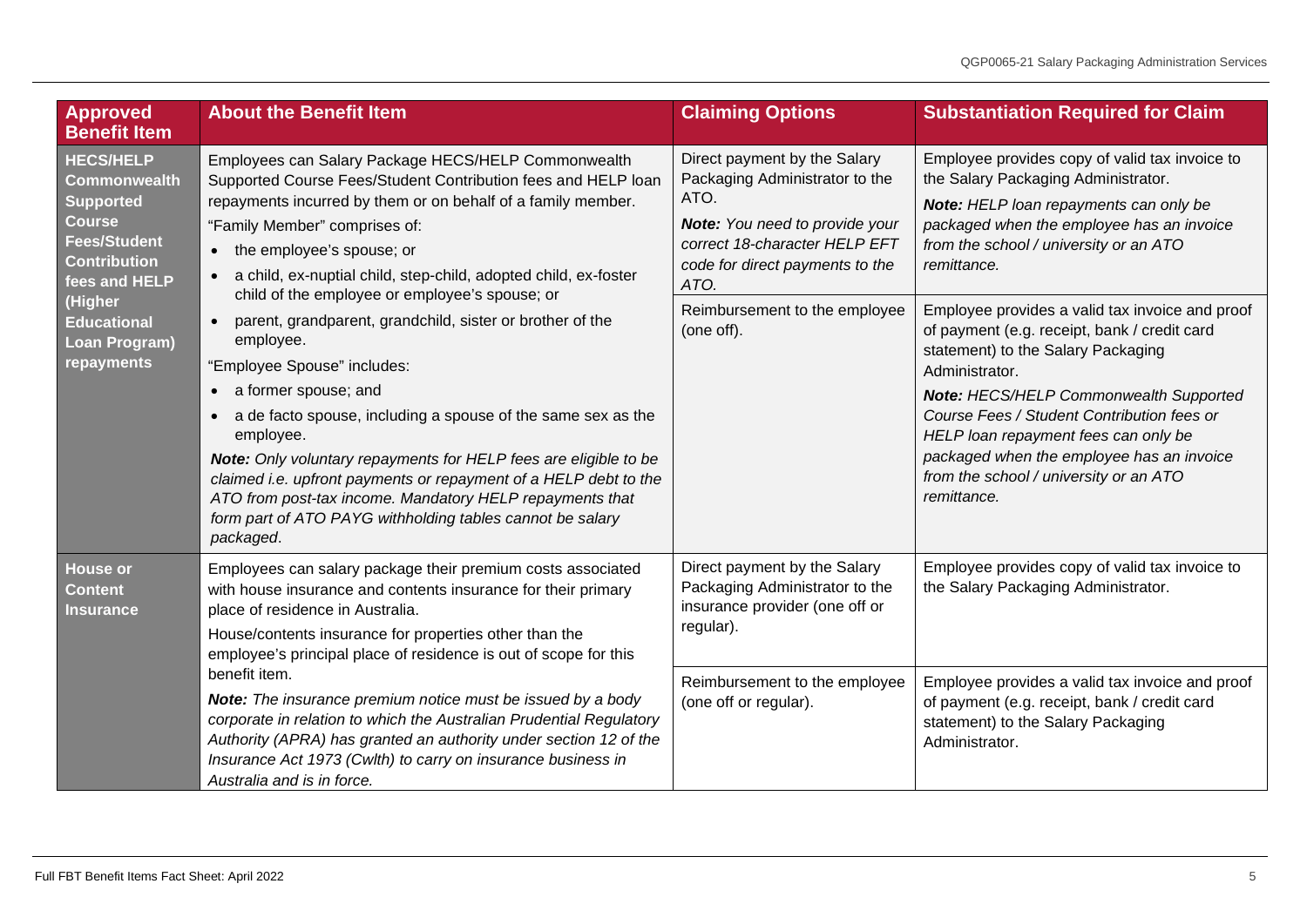<span id="page-5-1"></span><span id="page-5-0"></span>

| Approved<br><b>Benefit Item</b>                                                            | <b>About the Benefit Item</b>                                                                                                                                                                                                                                                                                                                                                                                                                                                | <b>Claiming Options</b>                                                                                       | <b>Substantiation Required for Claim</b>                                                                                                                                                                                                                                                                                                                                                                                                                                   |
|--------------------------------------------------------------------------------------------|------------------------------------------------------------------------------------------------------------------------------------------------------------------------------------------------------------------------------------------------------------------------------------------------------------------------------------------------------------------------------------------------------------------------------------------------------------------------------|---------------------------------------------------------------------------------------------------------------|----------------------------------------------------------------------------------------------------------------------------------------------------------------------------------------------------------------------------------------------------------------------------------------------------------------------------------------------------------------------------------------------------------------------------------------------------------------------------|
| <b>Private Health</b><br><b>Insurance</b>                                                  | Employees can salary package their premium costs associated<br>with private health insurance with an Australian Health Care Fund<br>for them or their dependents. The amount an employee packages<br>must not include the amount that the Australian Government pays<br>as a rebate (i.e. net cost only).                                                                                                                                                                    | Direct payment by the Salary<br>Packaging Administrator to the<br>insurance provider (one off or<br>regular). | Employee provides copy of valid tax invoice to<br>the Salary Packaging Administrator.<br>Note: The employee must be named on the tax<br>invoice or named as an insured on the policy.                                                                                                                                                                                                                                                                                      |
|                                                                                            | Note: The employee must be named on the tax invoice or named<br>as an insured on the policy.                                                                                                                                                                                                                                                                                                                                                                                 | Reimbursement to the employee<br>(one off or regular).                                                        | Employee provides a valid tax invoice and proof<br>of payment (e.g. receipt, bank / credit card<br>statement) to the Salary Packaging<br>Administrator.                                                                                                                                                                                                                                                                                                                    |
|                                                                                            |                                                                                                                                                                                                                                                                                                                                                                                                                                                                              |                                                                                                               | Note: The employee must be named on the tax<br>invoice or named as an insured on the policy.                                                                                                                                                                                                                                                                                                                                                                               |
| <b>Insurance</b><br><b>Premiums (not</b><br>covered by other<br>approved benefit<br>items) | "Family Member" comprises of:<br>• the employee's spouse; or<br>a child, ex-nuptial child, step-child, adopted child, ex-foster<br>child of the employee or employee's spouse; or<br>parent, grandparent, grandchild, sister or brother of the<br>employee.<br>"Employee Spouse" includes:<br>a former spouse; and<br>$\bullet$                                                                                                                                              | Direct payment by the Salary<br>Packaging Administrator to the<br>insurance provider (one off or<br>regular). | Employee provides copy of valid tax invoice to<br>the Salary Packaging Administrator.<br>Note: The insurance premium notice must be<br>issued by a body corporate in relation to which<br>the Australian Prudential Regulatory Authority<br>(APRA) has granted an authority under section<br>12 of the Insurance Act 1973 (Cwlth) to carry on<br>insurance business in Australia and is in force.                                                                          |
|                                                                                            | a de facto spouse, including a spouse of the same sex as the<br>employee.<br>Insurance premiums covered under this benefit item are: life,<br>trauma, disability protection, pet, vehicle, boat and caravan<br>insurance.<br>For life insurance premiums that contain an investment<br>component, the policy must contain a life insurance component<br>and the investment component of the premium must be a bona<br>fide directed towards a long-term investment strategy. | Reimbursement to the employee<br>(one off or regular).                                                        | Employee provides a valid tax invoice and proof<br>of payment (e.g. receipt, bank / credit card<br>statement) to the Salary Packaging<br>Administrator.<br><b>Note:</b> The insurance premium notice must be<br>issued by a body corporate in relation to which<br>the Australian Prudential Regulatory Authority<br>(APRA) has granted an authority under section<br>12 of the Insurance Act 1973 (Cwlth) to carry on<br>insurance business in Australia and is in force. |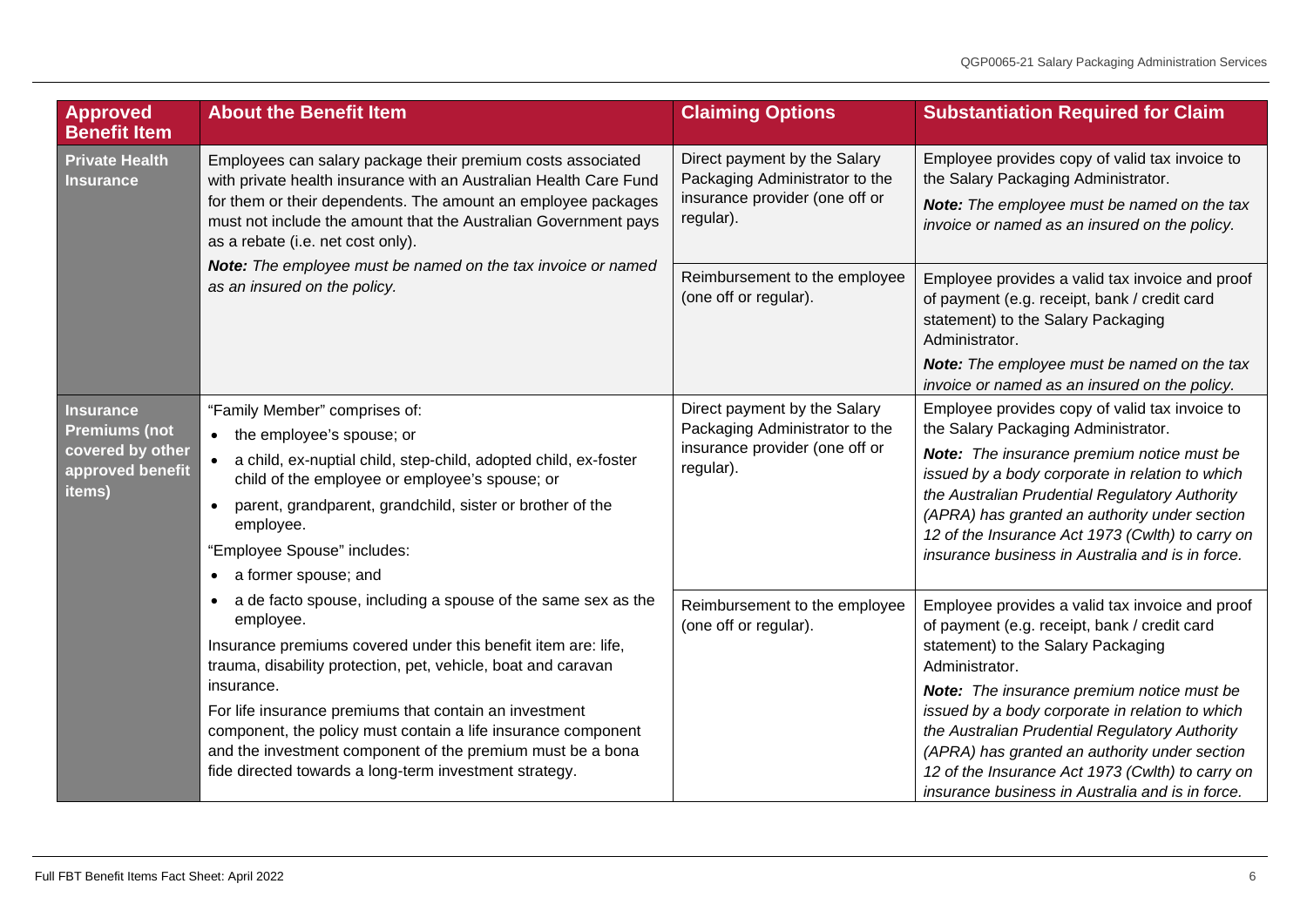<span id="page-6-0"></span>

| Approved<br><b>Benefit Item</b>                       | <b>About the Benefit Item</b>                                                                                                                                                                                                                                                                                                                                                                                                                                                                                                                                                                                                                                                                                                                     | <b>Claiming Options</b>                                                                                | <b>Substantiation Required for Claim</b>                                                                                                                                                                                                                                                                                                       |
|-------------------------------------------------------|---------------------------------------------------------------------------------------------------------------------------------------------------------------------------------------------------------------------------------------------------------------------------------------------------------------------------------------------------------------------------------------------------------------------------------------------------------------------------------------------------------------------------------------------------------------------------------------------------------------------------------------------------------------------------------------------------------------------------------------------------|--------------------------------------------------------------------------------------------------------|------------------------------------------------------------------------------------------------------------------------------------------------------------------------------------------------------------------------------------------------------------------------------------------------------------------------------------------------|
|                                                       | Employees can salary package payments to a recognised<br>insurance provider (other than income protection insurance) for<br>them self, and/or their dependants or a family member.<br>To be eligible the employee and/or their dependants or family<br>member must be named as the insured on the policy and the<br>invoice must be in employee's name.<br>Note: House/contents insurance for properties other than your<br>principal place of residence is out of scope of this benefit item.                                                                                                                                                                                                                                                    | Reimbursement to the employee<br>(one off).                                                            | Employee provides a valid tax invoice and proof<br>of payment (e.g. receipt, bank / credit card<br>statement) to the Salary Packaging<br>Administrator.                                                                                                                                                                                        |
| <b>Own Home</b><br><b>Mortgage</b><br><b>Payments</b> | Employees can salary package their owner-occupied home<br>mortgage on their primary place of residence only. It is important<br>to note that where circumstances change to the effect that the<br>property is no longer the employee's primary place of residence,<br>or the mortgage is transferred to another property which is not the<br>employee's primary place of residence, the mortgage payments<br>can no longer be salary packaged under this benefit item.                                                                                                                                                                                                                                                                            | Direct payment by the Salary<br>Packaging Administrator to the<br>home mortgage provider<br>(regular). | Employee provides copy of loan statement or<br>bank letter to the Salary Packaging<br>Administrator, detailing name of lender, amount<br>owing and payments (e.g. weekly, fortnightly,<br>monthly).                                                                                                                                            |
|                                                       | For example, this may occur when an employee relocates to live<br>and work in another centre. It is the employee's responsibility to<br>request the Salary Packaging Provider to amend their salary<br>packaging arrangements accordingly.<br>The owner-occupied home mortgage must be at arm's length<br>through a Financial Institution, Registered Financial Corporation,<br>Approved First Home Owner Grant Processing Entity, or the<br>Queensland Government via the Department of Housing and<br>Public Works. The amount packaged can be up to the employee's<br>repayment of both principal and interest.<br>The use of facilities such as lines of credit secured against<br>employee's owner-occupied home mortgages are not permitted | Reimbursement to the employee<br>(regular).                                                            | Employee provides copy of loan statement or<br>bank letter to the Salary Packaging<br>Administrator, detailing name of lender, amount<br>owing and payments (e.g. weekly, fortnightly,<br>monthly).<br>Employee provides proof of payment (e.g. copy<br>of bank statement showing direct debit from<br>employees account to mortgage account). |
|                                                       | when salary packaging this benefit item.<br>Mortgage offset accounts are outside the scope of this benefit<br>item. The ATO views the salary packaging of funds into an<br>employee's mortgage offset account as salaries and wages<br>subject to PAYG withholding, and not an expense payment fringe<br>benefit.                                                                                                                                                                                                                                                                                                                                                                                                                                 |                                                                                                        |                                                                                                                                                                                                                                                                                                                                                |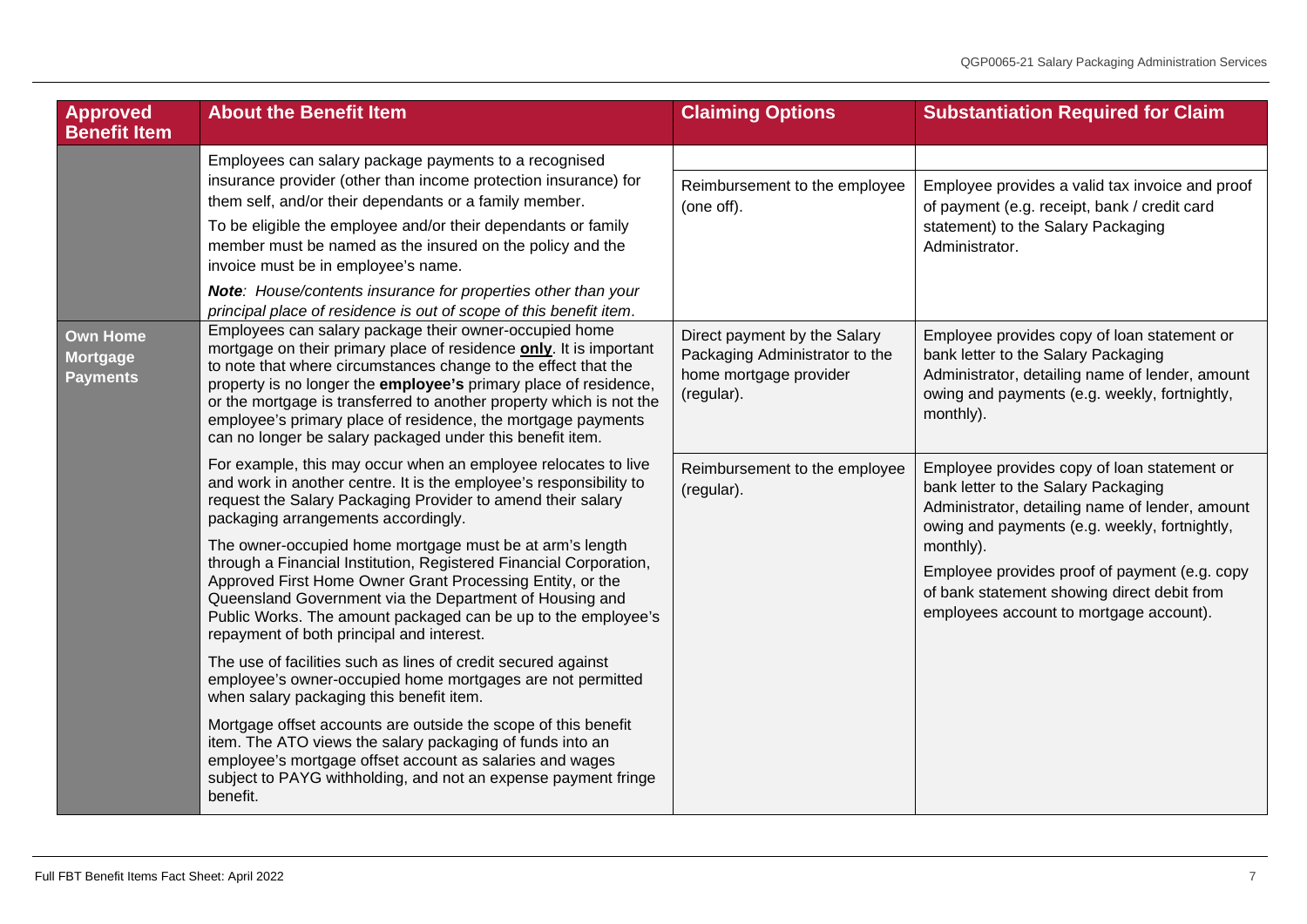<span id="page-7-0"></span>

| <b>Approved</b><br><b>Benefit Item</b>                      | <b>About the Benefit Item</b>                                                                                                                                                                                                                                                                                                                                                                                                                                                                                             | <b>Claiming Options</b>                                                                                                            | <b>Substantiation Required for Claim</b>                                              |
|-------------------------------------------------------------|---------------------------------------------------------------------------------------------------------------------------------------------------------------------------------------------------------------------------------------------------------------------------------------------------------------------------------------------------------------------------------------------------------------------------------------------------------------------------------------------------------------------------|------------------------------------------------------------------------------------------------------------------------------------|---------------------------------------------------------------------------------------|
|                                                             | Investment property mortgages cannot be salary packaged under<br>these arrangements and can be managed as part of the<br>employee's personal income tax obligations.                                                                                                                                                                                                                                                                                                                                                      |                                                                                                                                    |                                                                                       |
|                                                             | However, home mortgage accounts with a redraw facility are<br>allowed within the scope of this benefit item.                                                                                                                                                                                                                                                                                                                                                                                                              |                                                                                                                                    |                                                                                       |
|                                                             | "Financial Institution" - A financial institution is a body corporate in<br>relation to which the Australian Prudential Regulatory Authority<br>(APRA) has granted an authority under sub-section 9(3) of the<br>Banking Act 1959 (Cwlth) to carry on banking business in<br>Australia and is in force. See:<br>http://www.apra.gov.au/adi/Pages/adilist.aspx.                                                                                                                                                            |                                                                                                                                    |                                                                                       |
|                                                             | "Registered Financial Corporation" - A Registered Financial<br>Corporation is an entity which has registered with APRA in order<br>to meet the reporting requirements under the Financial Sector<br>(Collection of Data) Act 2001. See:<br>http://www.apra.gov.au/NonReg/Pages/Registered-Financial-<br>Corporations-list.aspx.                                                                                                                                                                                           |                                                                                                                                    |                                                                                       |
|                                                             | "Approved First Home Owner Grant Processing entity"- An<br>approved first home owner grant processing entity is a bank or<br>lending institution the Queensland Office of State Revenue has<br>authorised to process first home owner grants. See:<br>http://greatstartgrant.osr.qld.gov.au/approved-agents.php.                                                                                                                                                                                                          |                                                                                                                                    |                                                                                       |
| <b>Motor Vehicle</b><br><b>Operating</b><br><b>Expenses</b> | Employees can salary package their motor vehicle operating costs<br>if they are the registered owner of the motor vehicle.<br>Employees may choose to salary package items associated with<br>the operation and ongoing maintenance of their privately owned<br>motor vehicle (e.g. petrol, oil, servicing, registration, cleaning and<br>repairs).<br>Capital items such as LPG conversions, or accessories such as<br>running boards, tow bars, spoilers etc. are not deemed to be<br>motor vehicle operating expenses. | Direct payment by the Salary<br>Packaging Administrator to the<br>provider (one off).<br>One off reimbursement to the<br>employee. | Employee provides copy of valid tax invoice to<br>the Salary Packaging Administrator. |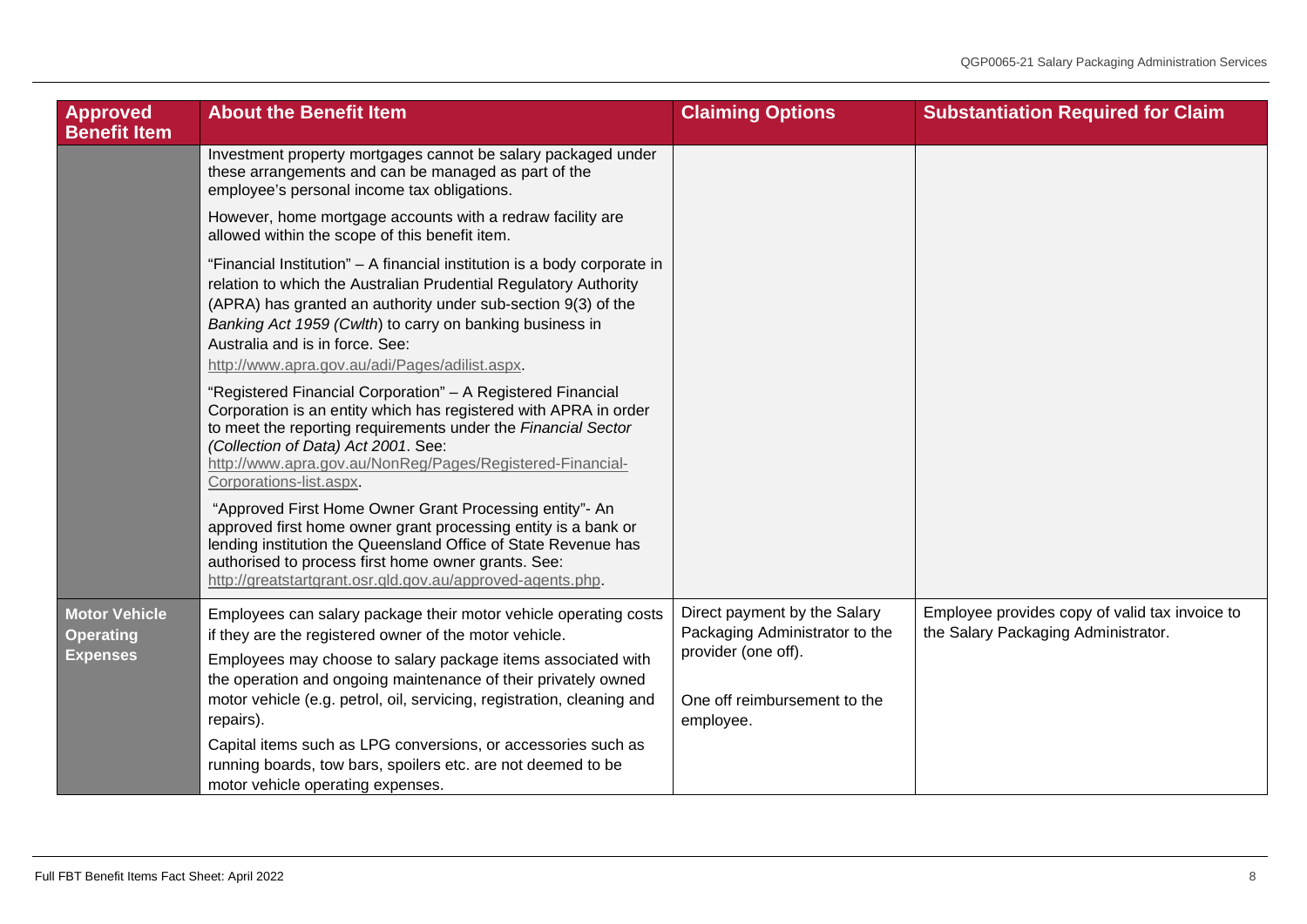<span id="page-8-1"></span><span id="page-8-0"></span>

| Approved<br><b>Benefit Item</b>                                                                                                                                     | <b>About the Benefit Item</b>                                                                                                                                                                                                                                                                                                                                                                                                                                                                                                                                                                                                                                                                                                                                                                                                                                                                                                                                                                                                                                                                         | <b>Claiming Options</b>                                                                                       | <b>Substantiation Required for Claim</b>                                                                                                                                                                                                             |
|---------------------------------------------------------------------------------------------------------------------------------------------------------------------|-------------------------------------------------------------------------------------------------------------------------------------------------------------------------------------------------------------------------------------------------------------------------------------------------------------------------------------------------------------------------------------------------------------------------------------------------------------------------------------------------------------------------------------------------------------------------------------------------------------------------------------------------------------------------------------------------------------------------------------------------------------------------------------------------------------------------------------------------------------------------------------------------------------------------------------------------------------------------------------------------------------------------------------------------------------------------------------------------------|---------------------------------------------------------------------------------------------------------------|------------------------------------------------------------------------------------------------------------------------------------------------------------------------------------------------------------------------------------------------------|
|                                                                                                                                                                     | Operating costs for novated leasing vehicles cannot be<br>Note:<br>packaged under this benefit item.                                                                                                                                                                                                                                                                                                                                                                                                                                                                                                                                                                                                                                                                                                                                                                                                                                                                                                                                                                                                  |                                                                                                               |                                                                                                                                                                                                                                                      |
| <b>Payments to</b><br><b>Utilities</b><br>and tank delivery charges (where property is not connected to<br>town water).<br>can be packaged under this Benefit Item. | Employees can salary package for their principal place of<br>residence in Australia, electricity, gas, telephone expenses,<br>private mobile phone costs, body corporate fees, internet,<br>pay/subscription TV, council rates, fuel for generators (if no<br>electricity connected to the property), gas refills (not BBQ), water                                                                                                                                                                                                                                                                                                                                                                                                                                                                                                                                                                                                                                                                                                                                                                    | Direct payment by the Salary<br>Packaging Administrator to the<br>utilities provider (one off or<br>regular). | Employee provides copy of valid tax invoice to<br>the Salary Packaging Administrator.                                                                                                                                                                |
|                                                                                                                                                                     | No other types of expenses, including repairs and maintenance                                                                                                                                                                                                                                                                                                                                                                                                                                                                                                                                                                                                                                                                                                                                                                                                                                                                                                                                                                                                                                         | Reimbursement to the employee<br>(one off or regular).                                                        | Employee provides a valid tax invoice and proof<br>of payment (e.g. receipt, bank / credit card<br>statement) to the Salary Packaging<br>Administrator.                                                                                              |
| <b>Personal Loan</b><br><b>Repayments</b>                                                                                                                           | "Personal Loan" - A personal loan is an amount of money<br>advanced by a financial institution, registered financial<br>corporation, or approved first home owner grant processing entity,<br>generally for a specific purpose, for a fixed period at a nominated<br>interest rate, with repayments calculated at the outset on the basis<br>of regular (normally monthly) instalments, and may be secured or<br>unsecured and includes Chattel mortgages taken out to acquire<br>an asset for private purposes. All other types of loans including<br>overdraft facilities, credit card advances, lines of credit, and non-<br>arm's length loans are not included.<br>"Financial Institution" - A financial institution is a body corporate in<br>relation to which the Australian Prudential Regulatory Authority<br>(APRA) has granted an authority under sub-section 9(3) of the<br>Banking Act 1959 (Cwlth) to carry on banking business in<br>Australia and is in force. See:<br>http://www.apra.gov.au/adi/Pages/adilist.aspx.<br>"Registered Financial Corporation" - A Registered Financial | Direct payment by the Salary<br>Packaging Administrator to the<br>private loan provider (regular).            | Employee provides copy of loan statement or<br>bank letter to the Salary Packaging<br>Administrator, detailing name of lender, amount<br>owing and payments (e.g. weekly, fortnightly,<br>monthly).                                                  |
|                                                                                                                                                                     |                                                                                                                                                                                                                                                                                                                                                                                                                                                                                                                                                                                                                                                                                                                                                                                                                                                                                                                                                                                                                                                                                                       | Reimbursement to the employee<br>(regular).                                                                   | Employee provides copy of loan statement or<br>bank letter to the Salary Packaging<br>Administrator, detailing name of lender, amount<br>owing and payments (e.g. weekly, fortnightly,<br>monthly).<br>Employee provides proof of payment (e.g. copy |
|                                                                                                                                                                     |                                                                                                                                                                                                                                                                                                                                                                                                                                                                                                                                                                                                                                                                                                                                                                                                                                                                                                                                                                                                                                                                                                       |                                                                                                               | of bank statement showing direct debit from<br>employees account to mortgage account).                                                                                                                                                               |
|                                                                                                                                                                     | Corporation is an entity which has registered with APRA in order                                                                                                                                                                                                                                                                                                                                                                                                                                                                                                                                                                                                                                                                                                                                                                                                                                                                                                                                                                                                                                      |                                                                                                               |                                                                                                                                                                                                                                                      |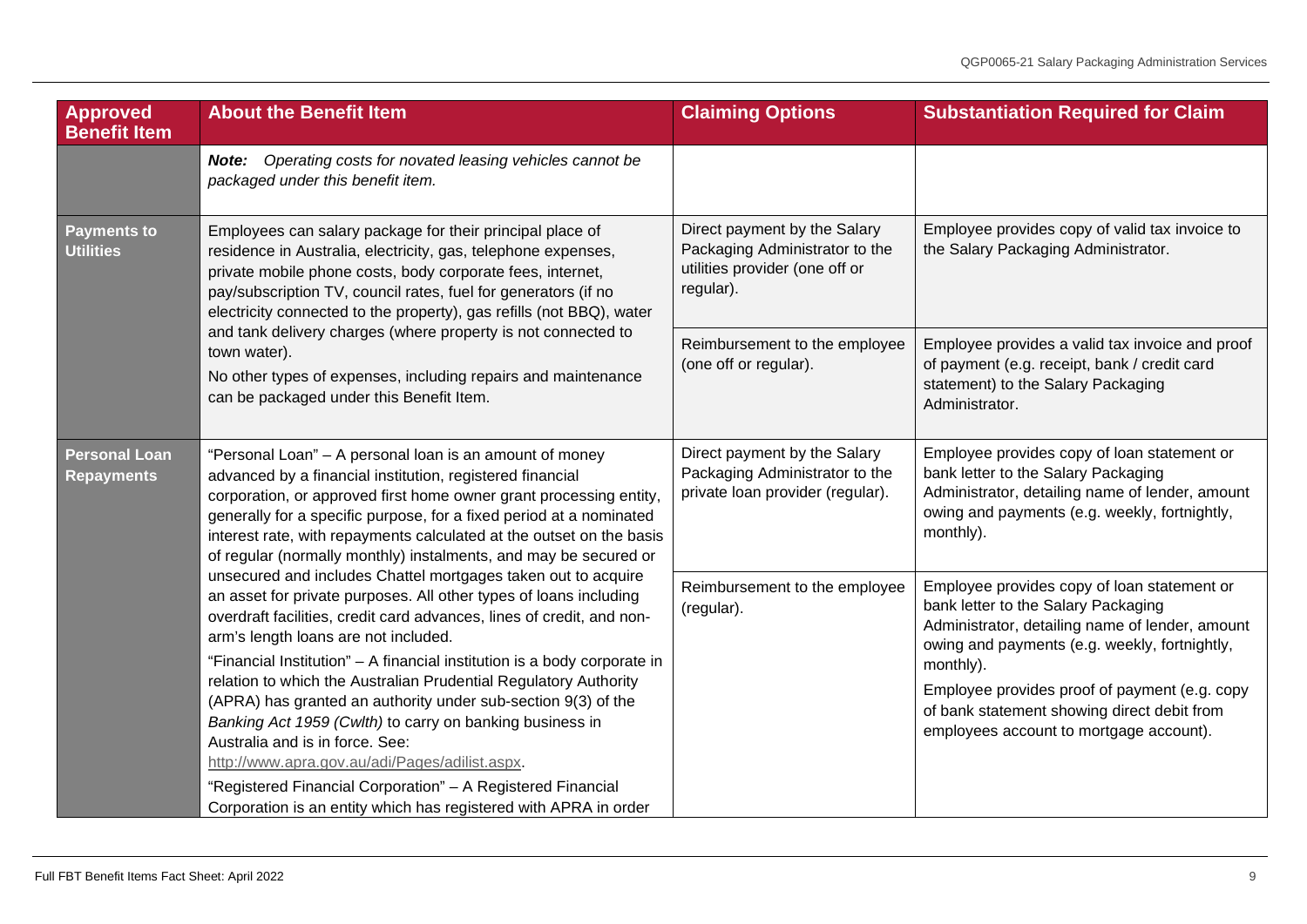<span id="page-9-0"></span>

| <b>Approved</b><br><b>Benefit Item</b>                       | <b>About the Benefit Item</b>                                                                                                                                                                                                                                                                                                                                                 | <b>Claiming Options</b>                                                                                 | <b>Substantiation Required for Claim</b>                                                                                                                |
|--------------------------------------------------------------|-------------------------------------------------------------------------------------------------------------------------------------------------------------------------------------------------------------------------------------------------------------------------------------------------------------------------------------------------------------------------------|---------------------------------------------------------------------------------------------------------|---------------------------------------------------------------------------------------------------------------------------------------------------------|
|                                                              | to meet the reporting requirements under the Financial Sector<br>(Collection of Data) Act 2001. See:<br>http://www.apra.gov.au/NonReg/Pages/Registered-Financial-<br>Corporations-list.aspx.                                                                                                                                                                                  |                                                                                                         |                                                                                                                                                         |
|                                                              | "Approved first home owner grant processing entity"- An approved<br>first home owner grant processing entity is a bank or lending<br>institution the Queensland Office of State Revenue has authorised<br>to process first home owner grants. See:<br>http://www.osr.qld.gov.au/first-home-owner-grant/approved-<br>agents/index.shtml.                                       |                                                                                                         |                                                                                                                                                         |
|                                                              | Employees can salary package personal loan repayments with a<br>financial institution, registered financial corporation, or approved<br>first home owner grant processing entity as a full FBT benefit item.                                                                                                                                                                  |                                                                                                         |                                                                                                                                                         |
|                                                              | To be eligible the loan must be in the employee's name or joint<br>names. A personal loan in the name of another person is only<br>payable if the employee can provide evidence that they are legally<br>responsible (e.g. a court order) for the loan repayments.                                                                                                            |                                                                                                         |                                                                                                                                                         |
|                                                              | You must ensure the correct loan number is provided when<br>claiming this benefit item (an application or contract number may<br>not be your loan account number).                                                                                                                                                                                                            |                                                                                                         |                                                                                                                                                         |
|                                                              | Note: Credit card debts cannot be salary packaged.                                                                                                                                                                                                                                                                                                                            |                                                                                                         |                                                                                                                                                         |
| <b>Portable</b><br><b>Electronic</b><br><b>Devices (PED)</b> | Employees can salary package the purchase or rental cost of<br>Portable Electronic Devices (PED).<br>The tax invoice for the PED must be in the employee's name.<br>The list of "approved PEDs" is limited to mobile phones, laptop<br>computers, personal digital assistants, tablet PC's or electronic<br>diaries (no other items can be packaged under this benefit item). | Direct payment by the Salary<br>Packaging Administrator to the<br>PED provider (one off or<br>regular). | Employee provides copy of valid tax invoice to<br>the Salary Packaging Administrator.                                                                   |
|                                                              |                                                                                                                                                                                                                                                                                                                                                                               | Reimbursement to the employee<br>(one off or regular).                                                  | Employee provides a valid tax invoice and proof<br>of payment (e.g. receipt, bank / credit card<br>statement) to the Salary Packaging<br>Administrator. |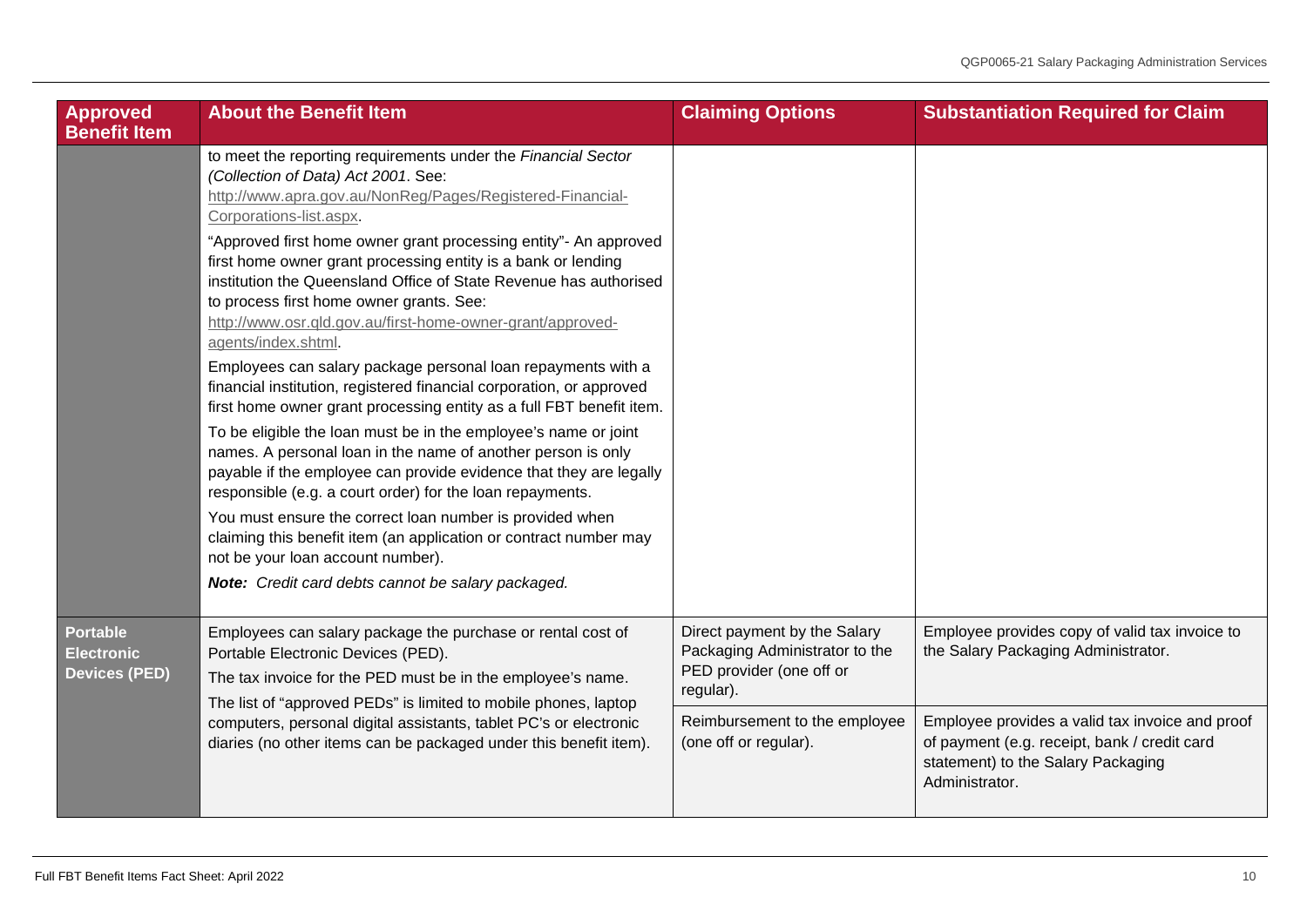<span id="page-10-1"></span><span id="page-10-0"></span>

| Approved<br><b>Benefit Item</b>                                                                                                                                                                                                                                                                                                                                                                                                                                                                                                                                                                                                                                                                                                                                                                           | <b>About the Benefit Item</b>                                                                                                                                                                                                                                                                                                                                                                                                                                                                                                                                        | <b>Claiming Options</b>                                                                                                                                                                                                                                                                                                                                                                                                                                                                                                                                  | <b>Substantiation Required for Claim</b>                                                                                                                                                                                                                                                                                                                                          |
|-----------------------------------------------------------------------------------------------------------------------------------------------------------------------------------------------------------------------------------------------------------------------------------------------------------------------------------------------------------------------------------------------------------------------------------------------------------------------------------------------------------------------------------------------------------------------------------------------------------------------------------------------------------------------------------------------------------------------------------------------------------------------------------------------------------|----------------------------------------------------------------------------------------------------------------------------------------------------------------------------------------------------------------------------------------------------------------------------------------------------------------------------------------------------------------------------------------------------------------------------------------------------------------------------------------------------------------------------------------------------------------------|----------------------------------------------------------------------------------------------------------------------------------------------------------------------------------------------------------------------------------------------------------------------------------------------------------------------------------------------------------------------------------------------------------------------------------------------------------------------------------------------------------------------------------------------------------|-----------------------------------------------------------------------------------------------------------------------------------------------------------------------------------------------------------------------------------------------------------------------------------------------------------------------------------------------------------------------------------|
| Private<br><b>Health/Fitness</b><br><b>Centre</b><br><b>Membership</b>                                                                                                                                                                                                                                                                                                                                                                                                                                                                                                                                                                                                                                                                                                                                    | Employees can salary package their private health/fitness centre<br>membership fees.<br>The tax invoice must be in the employee's name.                                                                                                                                                                                                                                                                                                                                                                                                                              | Direct payment by the Salary<br>Packaging Administrator to the<br>private health/fitness provider<br>(one off or regular).                                                                                                                                                                                                                                                                                                                                                                                                                               | Employee provides copy of valid tax invoice to<br>the Salary Packaging Administrator.                                                                                                                                                                                                                                                                                             |
|                                                                                                                                                                                                                                                                                                                                                                                                                                                                                                                                                                                                                                                                                                                                                                                                           |                                                                                                                                                                                                                                                                                                                                                                                                                                                                                                                                                                      | Reimbursement to the employee<br>(one off or regular).                                                                                                                                                                                                                                                                                                                                                                                                                                                                                                   | Employee provides a valid tax invoice and proof<br>of payment (e.g. receipt, bank / credit card<br>statement) to the Salary Packaging<br>Administrator.                                                                                                                                                                                                                           |
| <b>Private Home</b><br><b>Rental Payments</b>                                                                                                                                                                                                                                                                                                                                                                                                                                                                                                                                                                                                                                                                                                                                                             | Employees can salary package the rental payments for their<br>primary place of residence, if their home is rented by them, and<br>their spouse, associate or family member. To salary package<br>home rental, it must be the employee's primary place of residence<br>in Australia and the employee must be one of the parties named<br>on the rental agreement.<br>Employees can salary package rental payments for their home<br>only where the rental is an arm's length agreement. For example,<br>employees cannot salary package rent where the landlord/owner | Direct payment by the Salary<br>Packaging Administrator to the<br>home rental provider (regular).                                                                                                                                                                                                                                                                                                                                                                                                                                                        | Provide a copy of your current lease agreement<br>and the payment details of the landlord plus<br>details of payments to be made (e.g. weekly,<br>fortnightly, monthly, quarterly) and regular due<br>date (e.g. 15th of each month).<br>Note: The employee must complete and submit<br>to the salary packaging administrator a<br>residential rent periodic payment declaration. |
| is their spouse, family member or associate etc, a trust where an<br>employee has capacity to benefit, a company an employee has an<br>interest in, or any other similar arrangement.<br>Employees are unable to salary package home rental for any<br>period when they have received any rent reimbursements or have<br>had any rent paid directly by their employer, or had<br>accommodation provided by their employer.<br>Payments will only be made for the duration of the lease<br>agreement. Further confirmation and documentation will be<br>required for payments to be made beyond the lease end date.<br>"Family Member" comprises of:<br>• the employee's spouse; or<br>• a child, ex-nuptial child, step-child, adopted child, ex-foster child<br>of the employee or employee's spouse; or | Reimbursement to the employee<br>(regular).                                                                                                                                                                                                                                                                                                                                                                                                                                                                                                                          | Provide a copy of your current lease agreement<br>and the payment details of the landlord plus<br>details of payments to be made (e.g. weekly,<br>fortnightly, monthly, quarterly) and regular due<br>date (e.g. 15th of each month).<br>Employee also provides a valid tax invoice and<br>proof of payment (e.g. receipt, bank / credit card<br>statement) to the Salary Packaging<br>Administrator.<br><b>Note:</b> The employee must complete and<br>submit to the salary packaging administrator a<br>residential rent periodic payment declaration. |                                                                                                                                                                                                                                                                                                                                                                                   |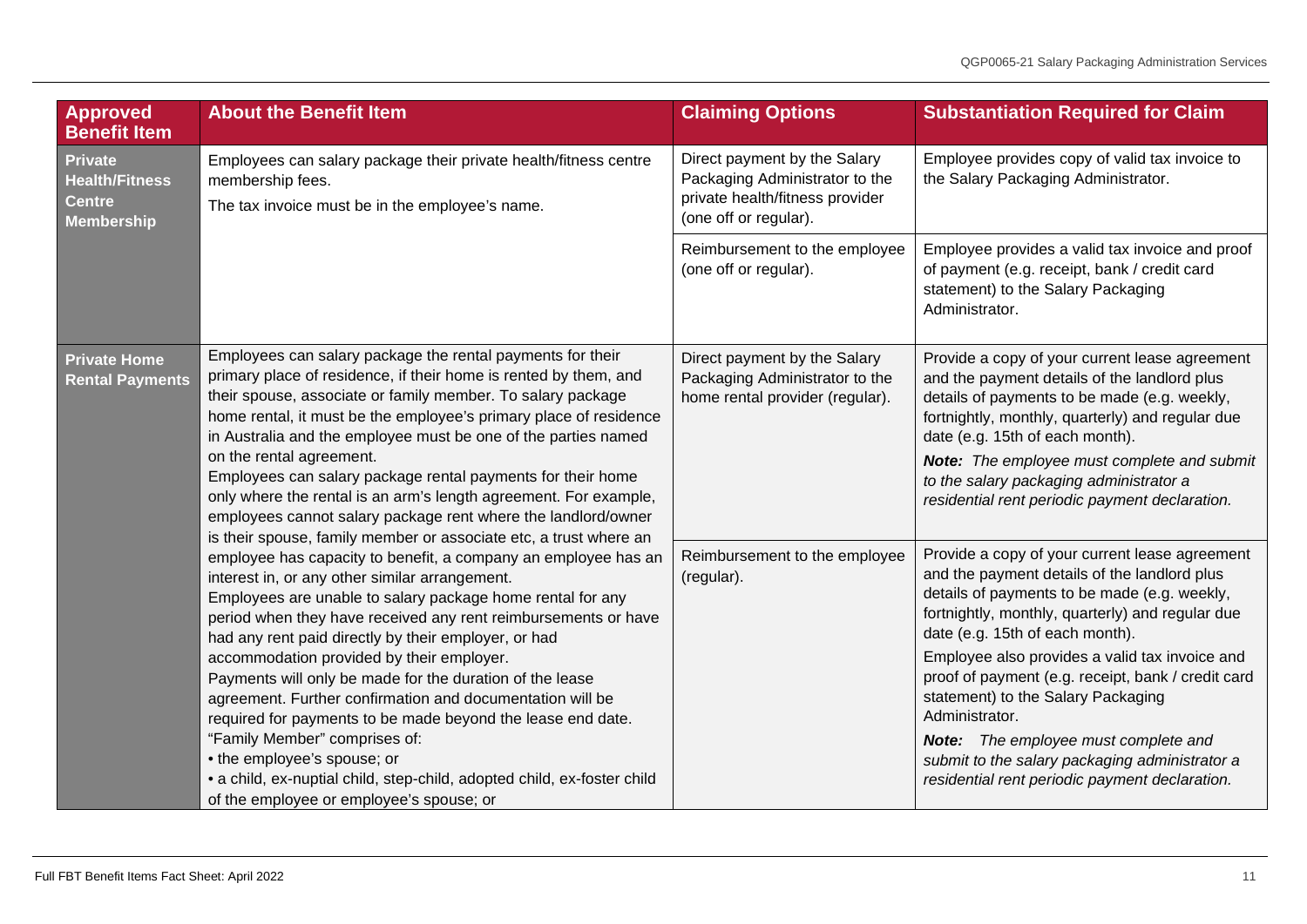<span id="page-11-0"></span>

| <b>Approved</b><br><b>Benefit Item</b> | <b>About the Benefit Item</b>                                                                                                                                                                                                                                                                                                                                                                                                                                                                                                                                                                                                                            | <b>Claiming Options</b>                                                                                   | <b>Substantiation Required for Claim</b>                                                                                                                |
|----------------------------------------|----------------------------------------------------------------------------------------------------------------------------------------------------------------------------------------------------------------------------------------------------------------------------------------------------------------------------------------------------------------------------------------------------------------------------------------------------------------------------------------------------------------------------------------------------------------------------------------------------------------------------------------------------------|-----------------------------------------------------------------------------------------------------------|---------------------------------------------------------------------------------------------------------------------------------------------------------|
|                                        | • parent, grandparent, grandchild, sister or brother of the<br>employee.<br>"Employee Spouse" includes:<br>· a former spouse; and<br>• a de facto spouse, including a spouse of the same sex as the<br>employee.                                                                                                                                                                                                                                                                                                                                                                                                                                         |                                                                                                           |                                                                                                                                                         |
| <b>Private School</b><br><b>Fees</b>   | "Family Member" comprises of:<br>• the employee's spouse; or<br>• a child, ex-nuptial child, step-child, adopted child, ex-foster<br>child of the employee or employee's spouse; or                                                                                                                                                                                                                                                                                                                                                                                                                                                                      | Direct payment by the Salary<br>Packaging Administrator to the<br>private school (one off or<br>regular). | Employee provides copy of valid tax invoice to<br>the Salary Packaging Administrator.                                                                   |
|                                        | parent, grandparent, grandchild, sister or brother of the<br>employee.<br>"Employee Spouse" includes:<br>• a former spouse; and<br>• a de facto spouse, including a spouse of the same sex as the<br>employee.                                                                                                                                                                                                                                                                                                                                                                                                                                           | Reimbursement to the employee<br>(one off or regular).                                                    | Employee provides a valid tax invoice and proof<br>of payment (e.g. receipt, bank / credit card<br>statement) to the Salary Packaging<br>Administrator. |
|                                        | "Private School" comprises of: A primary or secondary private<br>school registered in a State or Territory of Australia.<br>Compulsory private school fees incurred for schools, registered<br>under the relevant State, Territory legislation for the purpose of<br>primary and secondary education in Australia can be salary<br>packaged. This excludes tax deductible items such as voluntary<br>building levies etc.<br>Employees can salary package private school fees incurred by<br>them, their partner/spouse or on behalf of a family member.<br>Private school fees can only be packaged when an employee has<br>an invoice from the school. |                                                                                                           |                                                                                                                                                         |